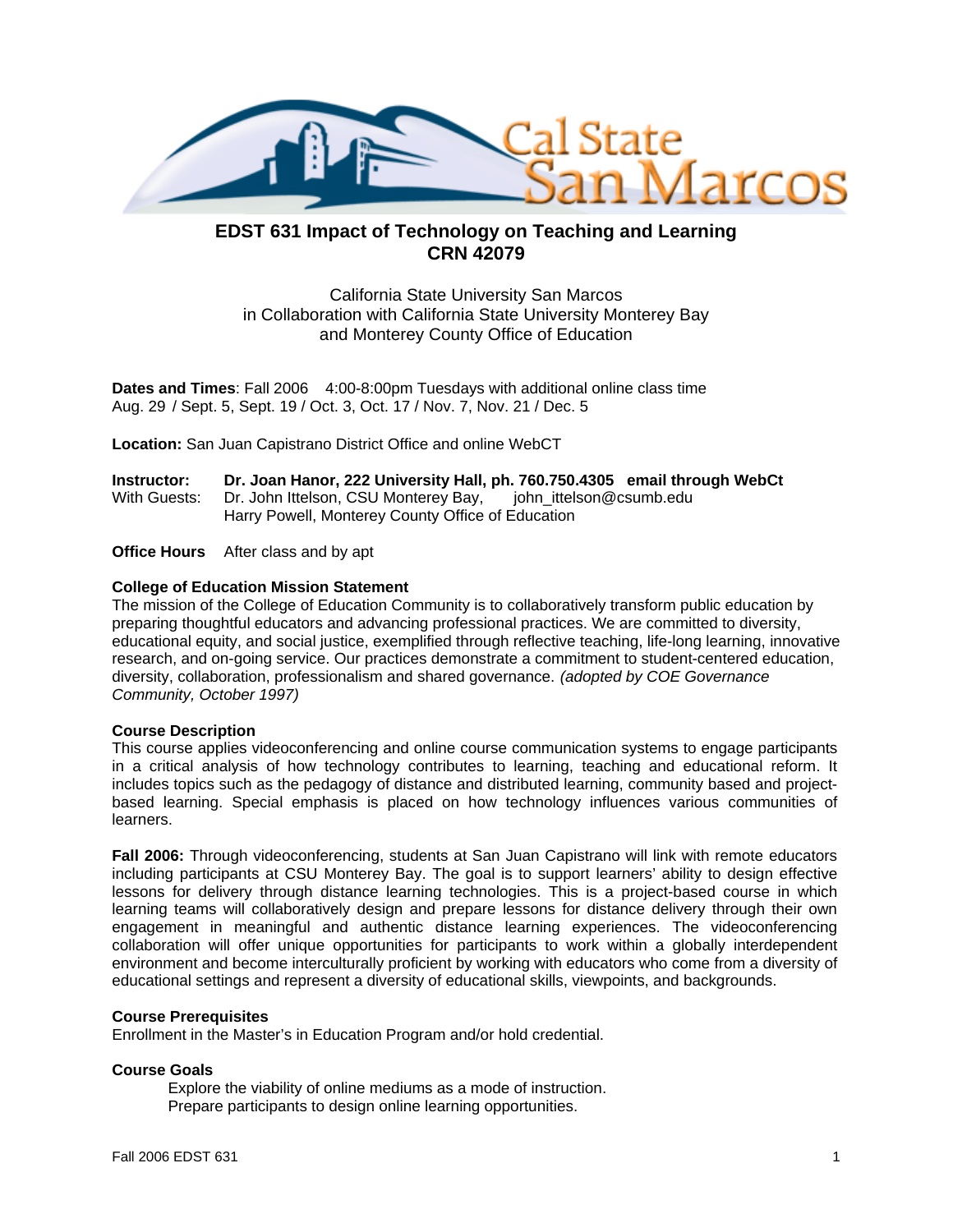Promote quality online teaching and learning.

Collaborate with other educators at various stages of readiness to begin online learning opportunities.

#### **Required Course Materials**

\*Flash Drive (128M)

\*WebCT6 Email Account – We will use WebCT6 email for this class.

\*Computer Access – This course requires regular use of computers. If you do not have access to a computer at home or school, you must make arrangements for access as some class sessions and most planning sessions are held electronically.

\*Classroom Access – If you are not currently teaching, you must arrange to consult with a teacher to plan, teach, and assess appropriate standards based lessons for online delivery. If you are having difficulty making these arrangements, please see the instructor by the second class session.

### **Required Textbook**

Wiggins, G. & McTighe, J. (2005). *Understanding by Design*. Alexandria, VA: Association for Supervision and Curriculum Development.

Online Readings will be provided through WebCT.

#### **Recommended**

Cole, C., Ray, K., & Zanetis, J. (2004). *Videoconferencing for K-12 Classrooms*. Eugene, OR: International Society for Technology in Education.

Curtis, M., Kopera, J., Norris, C., & Soloway. E. (2004). Palm OS Handhelds in the Elementary Classroom. Eugene, OR: International Society for Technology in Education.

#### **Modes of instruction**

Students will participate in online collaborative groups, multipoint videoconferencing, desktop videoconferencing via iChat, do hands-on activities including the use of Palm OS Handhelds, design instructional materials, access web sites, and read and discuss required reading covering current research and instructional theory. Students will be asked to make thoughtful choices, work through instructional design and decision making with their teams, assume responsibility for implementing videoconferences, and maintain collaborative connections with their partners and their groups. Teams will use a variety of pedagogical and technological strategies to design well-organized and effective distance lessons based on CA content standards.

#### **TENTATIVE Schedule/Course Outline and requirements**

EDST 631 will meet every other Tuesday in a seminar format with an estimated four hours of contact time and four to six hours of online work to be included for each meeting. To supplement time spent in class, arrange time to confer with your study group to

- prepare for your videoconference
- become more familiar with the technologies
- gather information on your topic area

Also plan independent time to read and respond to class readings, communicate using WebCT6, and to explore and gather resources for your videoconferences. The suggested schedule will include the following components:

**Prepare:** Complete and respond to the reading assignments.

**Collaborate:** (required login to WebCT at least twice weekly) Meet online with team members to collaboratively plan, reflect, and discuss readings, experiences, and learning.

**Practice:** Explore the resources for effective use of videoconference technology and use of handheld computing.

**Apply:** Design and apply learning experiences. Make use of the WebCT discussion area for feedback and review. Give feedback to teams and group members.

**Reflect**: What learning experiences contributed to your understanding, interest, and excellence in performance? What do you consider evidence of your understanding?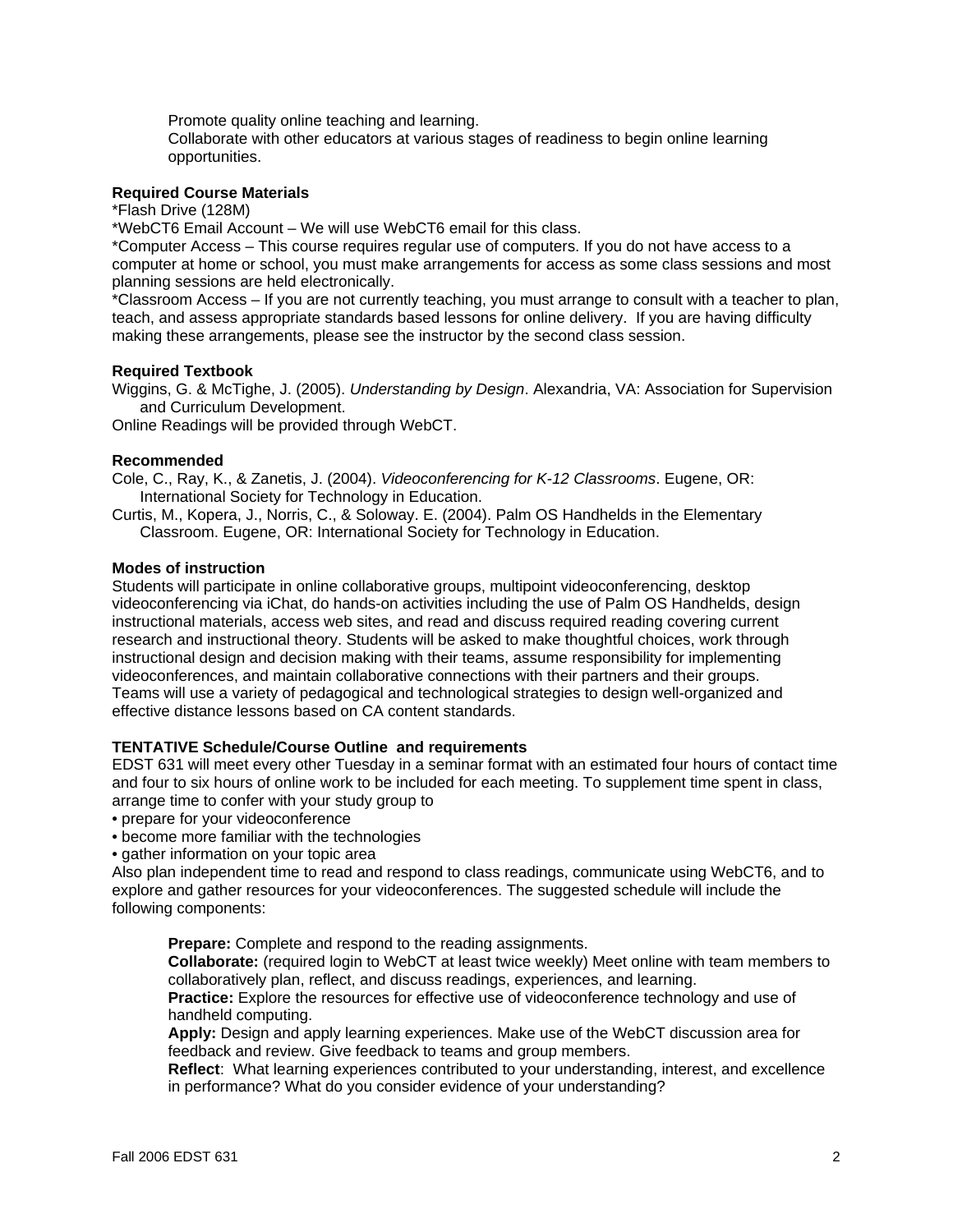This class is dependent on collaborative connections with remote sites. Please note that changes may occur at the discretion of the instructors. Student's cooperation and flexibility in response to modifications will be noted as part of the participation assessment.

Aug. 29 Sept. 5

Sept. 19

- Oct. 3
- Oct. 17
- Nov. 7
- Nov. 21
- Dec. 5

# **Course Objectives**

Participants will

- Analyze and illustrate various ways in which technologies may contribute to learning, teaching and educational reform.
- Investigate educational research that supports videoconference technology in the core curriculum areas.
- Relate educational applications of technology to contemporary theories and practice in education.
- Demonstrate skill in the use of technology including videoconferencing for teaching and learning.
- Synthesize information related to the impact of technology on learning, teaching and various communities of learners to formulate a convincing and articulate position to inform your role as educator.

# **Assessment of Objectives**

| Outcome                                                                                                                         | Evidence                                                                                                                                                                                                               | <b>Learning Experiences</b>                                 |
|---------------------------------------------------------------------------------------------------------------------------------|------------------------------------------------------------------------------------------------------------------------------------------------------------------------------------------------------------------------|-------------------------------------------------------------|
| Analyze and illustrate various ways<br>in which technologies may contribute<br>to learning, teaching and educational<br>reform. | • Dialogues<br>• Contributions to class<br>discussions online and F2F                                                                                                                                                  | Readings and responses<br>Text<br>Designing and planning VC |
| Relate classroom applications of<br>technology to contemporary theories<br>and practice in education.                           | • VC Project is anchored in<br>the essential elements of<br>backward design and the<br>desired understandings<br>• Contributions to<br>discussions exhibit lucid<br>understandings and ability to<br>apply principles. |                                                             |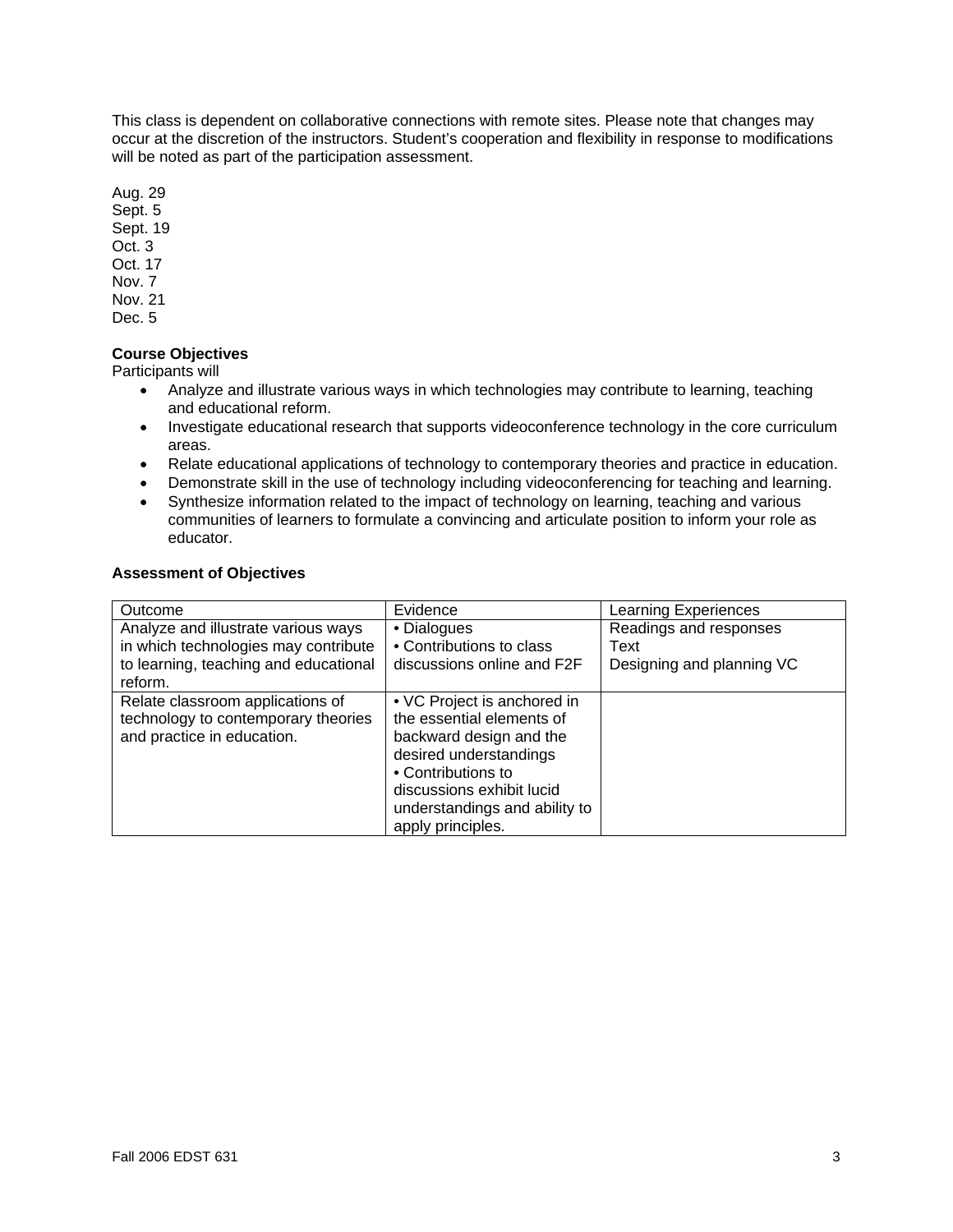| Outcome                                | Evidence                     | <b>Learning Experiences</b>           |
|----------------------------------------|------------------------------|---------------------------------------|
| Demonstrate skill in the use of        | Contributions to discussions | a) Read Introduction to               |
| technology including                   | exhibit lucid understandings | Videoconferencing                     |
| teleconferencing for teaching and      | and ability to apply         | http://www.kn.pacbell.com/wired/      |
| learning.                              | principles to VC Design.     | vidconf/intro.html                    |
|                                        |                              | b) Plan online learning               |
|                                        |                              | opportunities                         |
|                                        |                              | Videoconference research,             |
|                                        |                              | planning, implementing and            |
|                                        |                              | evaluating includes each of the       |
|                                        |                              | following tasks:                      |
|                                        |                              | Identify audience<br>$\bullet$        |
|                                        |                              | Identify desired results<br>$\bullet$ |
|                                        |                              | Determine acceptable<br>$\bullet$     |
|                                        |                              | evidence                              |
|                                        |                              | Plan learning<br>$\bullet$            |
|                                        |                              | experiences and                       |
|                                        |                              | instruction                           |
|                                        |                              | Submit proposal                       |
|                                        |                              | Create VC script<br>$\bullet$         |
|                                        |                              | Designate tasks                       |
|                                        |                              | Apply your design to<br>$\bullet$     |
|                                        |                              | implement a brief 10                  |
|                                        |                              | minute videoconference.               |
|                                        |                              | Apply your design to                  |
|                                        |                              | implement a 15-20                     |
|                                        |                              | minute videoconference.               |
|                                        |                              | Self assess                           |
|                                        |                              | Group assess                          |
| Synthesize information related to the  | Demonstrated critical        | Assessment and written report of      |
| impact of technology on learning,      | analysis & group leadership. | another group's 10 minute VC.         |
| teaching and various communities of    | Demonstrated use of          |                                       |
| learners to formulate a convincing     | descriptive, analytic, and   | Assessment and written report of      |
| and articulate position to inform your | reflective thinking through  | another group's 20 minute VC.         |
| role as educator.                      | discussion leadership and in |                                       |
|                                        | written report.              |                                       |
|                                        |                              |                                       |
|                                        | Dialogues                    |                                       |
|                                        |                              |                                       |
|                                        | Contributions to class       |                                       |
|                                        | discussions online and F2F   |                                       |

#### **Students with Disabilities Requiring Reasonable Accommodations**

Students are approved for services by providing appropriate and recent documentation to the Office of Disable Student Services (DSS). This office is located in Craven Hall 5205, and can be contacted by phone at (760) 750-4905, or TTY (760) 750-4909. Students authorized by DSS to receive reasonable accommodations should meet with their instructor during office hours or, in order to ensure confidentiality, in a more private setting.

**Attendance Policy:** Due to the dynamic and interactive nature of courses in the COE, all students are expected to attend all classes and participate actively. At a minimum, students must attend more than 80% of class time, or s/he may not receive a passing grade for the course at the discretion of the instructor. If two class sessions are missed, or if the student is late (or leaves early) more than three sessions, s/he cannot receive a grade of "A". If three class sessions are missed, the highest possible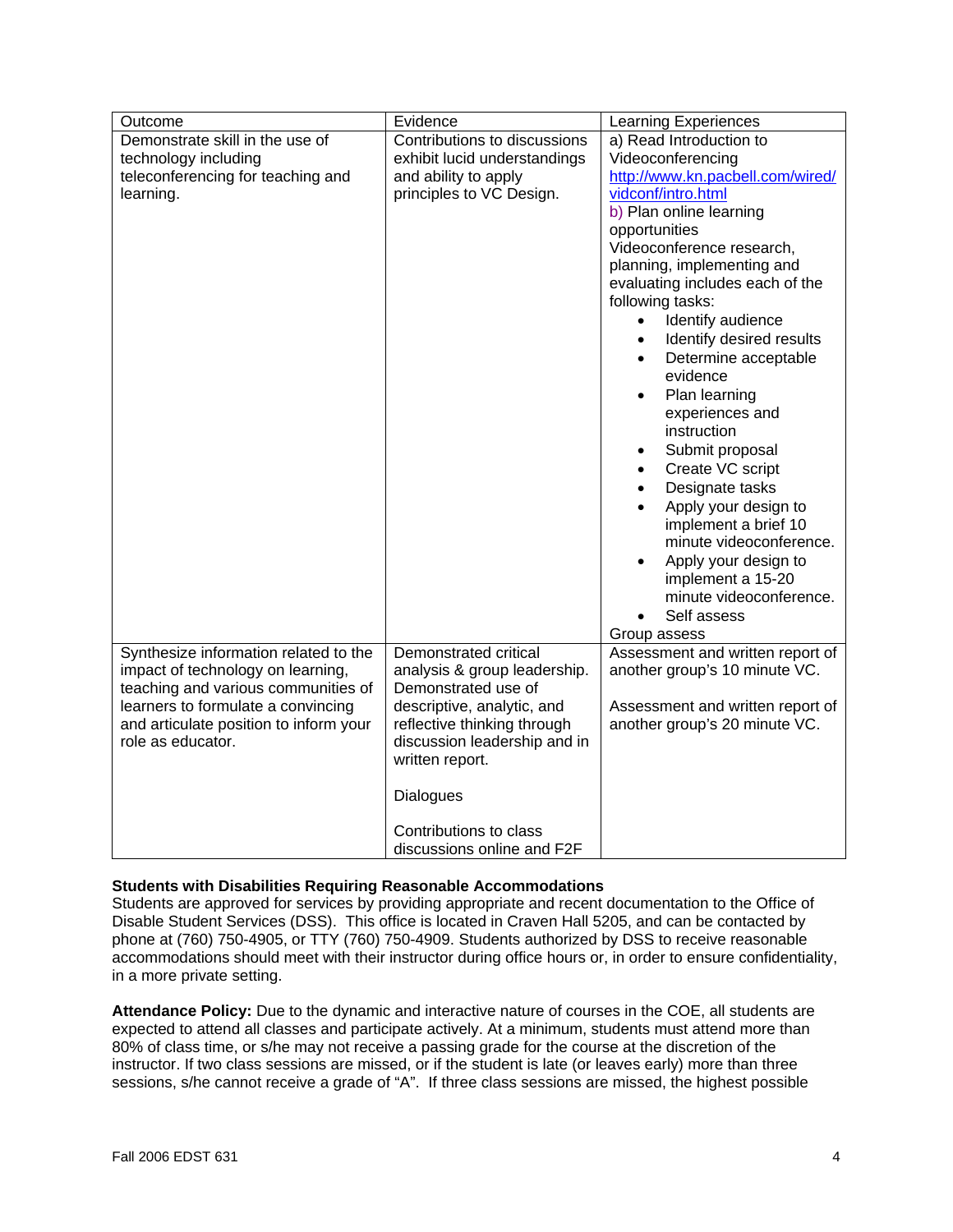grade that can be earned is a "C+". If extenuating circumstances occur, the student should contact the instructor as soon as possible to make appropriate arrangements.

#### **All University Writing Requirement**

In keeping with the All-University Writing Requirement, this course includes a writing component of at least 2,500 words (approximately 10 pages). This is administered in a variety of ways including formal writing requiring use of APA, informal, and electronic online discussions.

### **CSUSM Academic Honesty Policy**

"Students will be expected to adhere to standards of academic honesty and integrity, as outlined in the Student Academic Honesty Policy. All written work and oral assignments must be original work. All ideas/materials that are borrowed from other sources must have appropriate references to the original sources. Any quoted material should give credit to the source and be punctuated with quotation marks.

Students are responsible for honest completion of their work including examinations. There will be no tolerance for infractions. If you believe there has been an infraction by someone in the class, please bring it to the instructor's attention. The instructor reserves the right to discipline any student for academic dishonesty in accordance with the general rules and regulations of the university. Disciplinary action may include the lowering of grades and/or the assignment of a failing grade for an exam, assignment, or the class as a whole."

### **Grading Procedures And Assignments**

Grading is calculated on the standard of

| $94 - 100 = A$  | $80 - 83 = B$   | $70 - 73 = C$  |
|-----------------|-----------------|----------------|
| $90 - 93 = A$   | $77 - 79 = C +$ | $60 - 69 = D$  |
| $87 - 89 = B +$ | $74 - 76 = C$   | below $60 = F$ |
| $84 - 86 = B$   |                 |                |

#### Criteria for Grading Assignments

| Outstanding work on assignment, excellent syntheses of information and<br>90-100% |
|-----------------------------------------------------------------------------------|
|                                                                                   |
|                                                                                   |
| 80-89%                                                                            |
|                                                                                   |
| 70-79%                                                                            |
| information and application of information and experiences, writing is adequate.  |
| Incomplete assignment, inadequate effort and synthesis of information,<br>60-69%  |
|                                                                                   |

# Grading Policy

## *An "A" student is one who:*

writing is less than adequate.

- completes all assignments on time and demonstrates the ability to summarize, analyze, and/or reflect at high levels.
- varies sources of information for assignments, demonstrating high degree of effort in pursuing varied perspectives around important educational issues.
- completes all the reading assignments and develops thoughtful and thorough responses.
- produces work that reveals a strong commitment to self-discovery and learning.
- produces work at a high professional level in terms of both writing and content.
- develops a high quality presentation, demonstrating significant learning around a contemporary issue.
- presents confidently and intelligently, demonstrating effective teaching skills.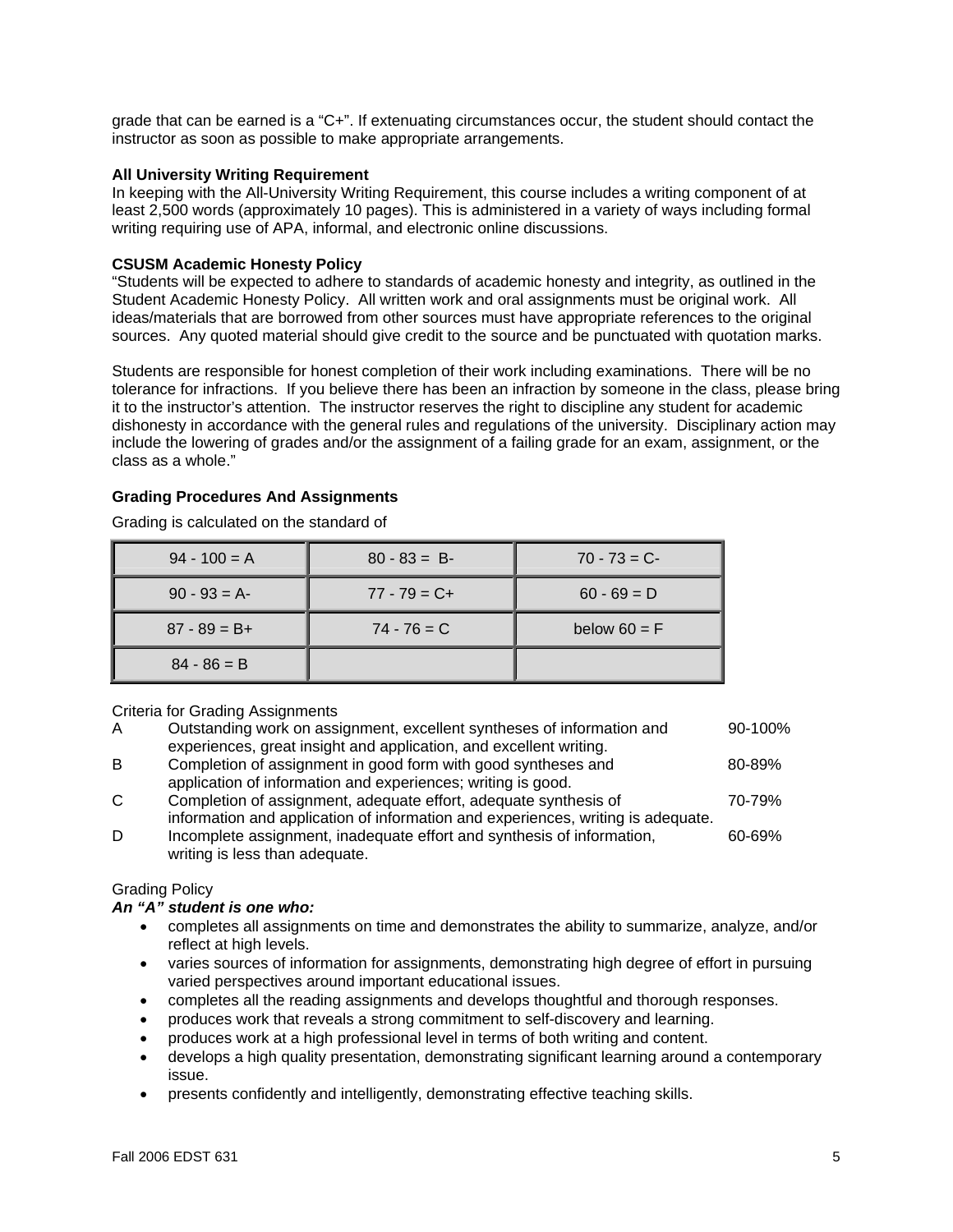- completes assignments in/out of class with a focus on learning and exploration, pushing him/herself to better understand the profession through quality work.
- attends almost every class meeting and is fully engaged during class.
- pushes him/herself to new understandings by participating in discussions, sharing his/her opinions, and valuing others' perspectives.
- contributes to the positive environment of the class by respecting all members.

### *A "B" student is one who:*

- completes all or almost all assignments, all or most on time, and demonstrates the ability to summarize, analyze, and/or reflect at high levels, showing consistent improvement over time.
- varies sources of information for assignments, demonstrating high degree of effort in pursuing varied perspectives around important educational issues.
- completes all or most of the reading assignments and develops thoughtful and fairly thorough responses.
- produces work that reveals a commitment to self-discovery and learning.
- produces work that is close to professional level in terms of both content and writing, working to develop a strong command of writing, speaking, planning and presenting.
- develops presentations, demonstrating significant learning
- presents confidently and intelligently, demonstrating effective teaching skills.
- completes assignments in/out of class with a focus on learning and exploration, pushing him/herself to better understand the profession through quality work.
- attends almost every class meeting and is regularly engaged during class.
- pushes him/herself to new understandings by participating in discussions, sharing his/her opinions, and valuing others' perspectives.
- contributes to the positive environment of the class by respecting all members.

# *A "C" student is one who:*

- completes or attempts most of the assignments, mostly on time, and demonstrates the ability to do some quality summarizing, analysis, and reflection, showing improvement over time.
- varies sources of information for assignments, demonstrating effort in pursuing varied perspectives around important educational issues.
- completes most of the reading assignments and develops thoughtful and sometimes thorough responses.
- produces work that reveals a commitment to some self-discovery and learning.
- produces work that is not yet at a professional level in terms of both writing and content.
- develops a quality presentation, demonstrating learning around a contemporary issue.
- presents confidently and intelligently, demonstrating some effective teaching skills.
- completes assignments in/out of class with a focus on learning and exploration, pushing him/herself a little to better understand the profession.
- attends most class meetings and is often engaged during class.
- pushes him/herself to some new understandings by participating to a moderate degree in discussions, sharing his/her opinions, and valuing others' perspectives.
- contributes to the positive environment of the class by respecting all members.

*A "D" student is one who* doesn't meet all of the minimal standards of a "C" student; "F" is earned by someone who hasn't completed significant portions of the required work and fails to meet the "C" student standards.